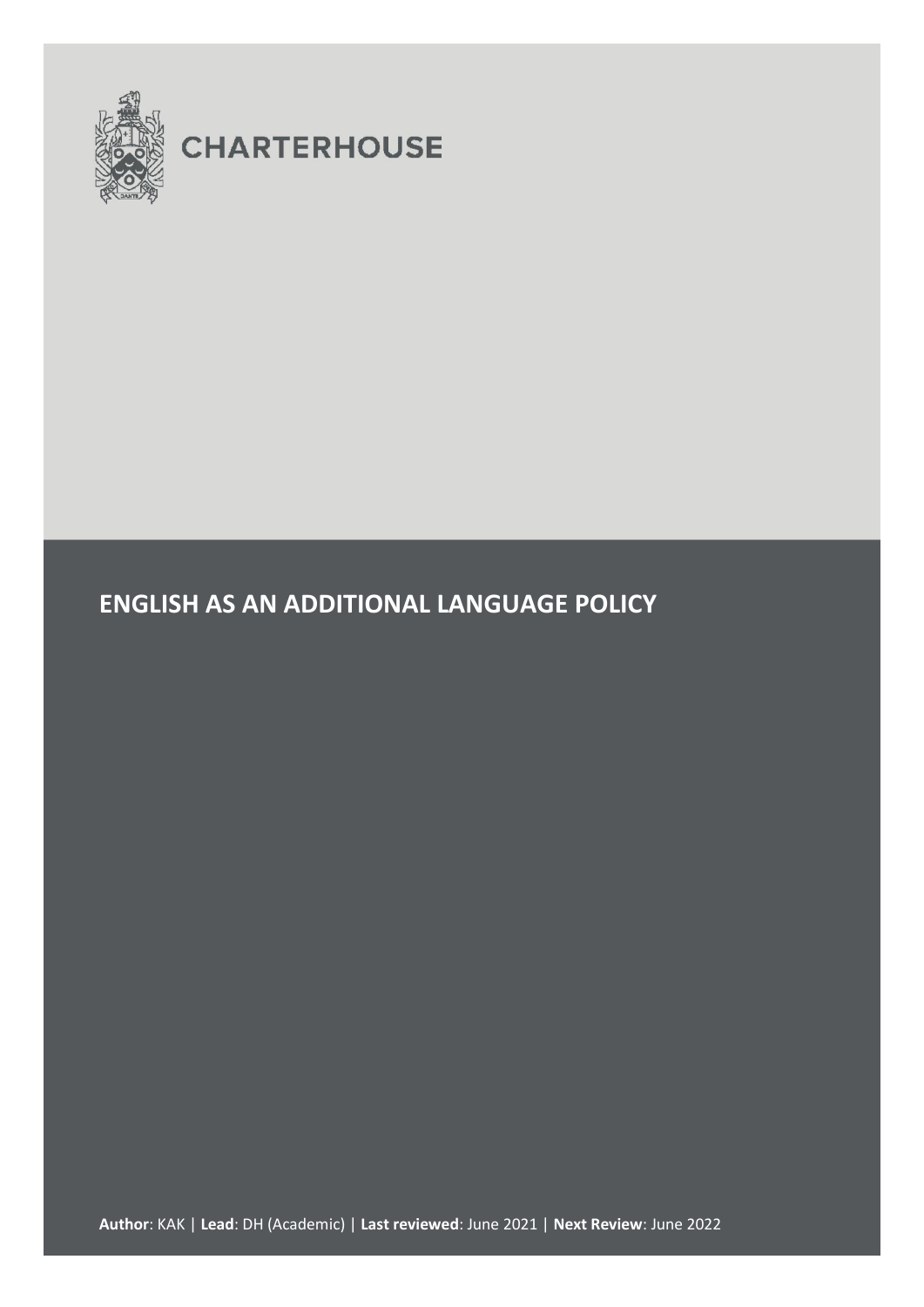#### **INTRODUCTION**

*Each year the School admits some pupils for whom English is an additional language (EAL). Charterhouse aims to be an academically focused, all-round school and pupils entering the School will require a good level of English in order to succeed. English is a compulsory subject in Years 9-11. All pupils at Charterhouse sit IGCSE English Language and Literature.*

*Charterhouse has provision for the teaching and learning of EAL pupils to ensure they are able to access the curriculum fully. Charterhouse teachers will provide support for EAL pupils in the classroom, but where it is determined additional support is needed, this can be provided in the form of extra one-to-one or small group lessons, for which an additional charge may be made.*

*Pupils who enter the School in the sixth form from countries where English is not the first language receive guidance on and support for English qualifications required for entry to UK Universities. As a school community we celebrate our many truly bilingual and multilingual students and the language skills they have worked hard to achieve. We encourage them to pursue their studies in their mother tongue as well as to develop excellence in their studies in English.*

*This policy should be read in conjunction with the following policies: SEN, Disability, Curriculum, Equal Opportunities and Admissions.*

#### **ADMISSIONS (FROM ADMISSIONS POLICY)**

**13+ entry:** Pupils should be registered before the end of December of the year before entry and are then tested at their own schools or at a recognised testing centre, usually in January. Tests are also held on specified days at Charterhouse. Candidates who have done well enough to be considered for a place will be invited to Charterhouse for interview. If essential, a Skype interview is possible. The entrance tests are set in English, Science and Mathematics, and a high level of performance is expected. We will also ask for a report from the candidate's school. Those who are successful in the tests will be offered unconditional places, and parents will be asked to pay a deposit to secure the place. This may include advance payment of the first term's fees. Some reserve places may also be offered.

**16+ entry:** Pupils should submit an application form by October of the year before entry and we will then ask for a school report. Tests and interviews are held at Charterhouse in November. We expect all candidates to come to Charterhouse, except those who sit the tests in Hong Kong which are supervised by Academic Asia. In some cases, we are willing to test candidates at Charterhouse at their own convenience, but it is best to come on the test day itself. Scholarships are awarded on the basis of performance in the tests. Offers of places are made at the beginning of December and parents will be asked to pay a deposit to secure the place, which may include advance payment of the first term's fees. If places are left after this process, we will test applicants at Charterhouse the following year, but it is advisable to apply at the correct time in order to maximise the chap $\mathsf{gg}\mathsf{of}_{\hspace{1pt} \mathsf{of} \hspace{1pt} 4}$  success.

**Candidates from Hong Kong:** Candidates for both Year 9 and Year 12 entry should contact Academic Asia (www.academic-asia.com) by late August of the year before entry. They will be interviewed at the Top Schools Event in September and then sit the entrance tests in Hong Kong in November.